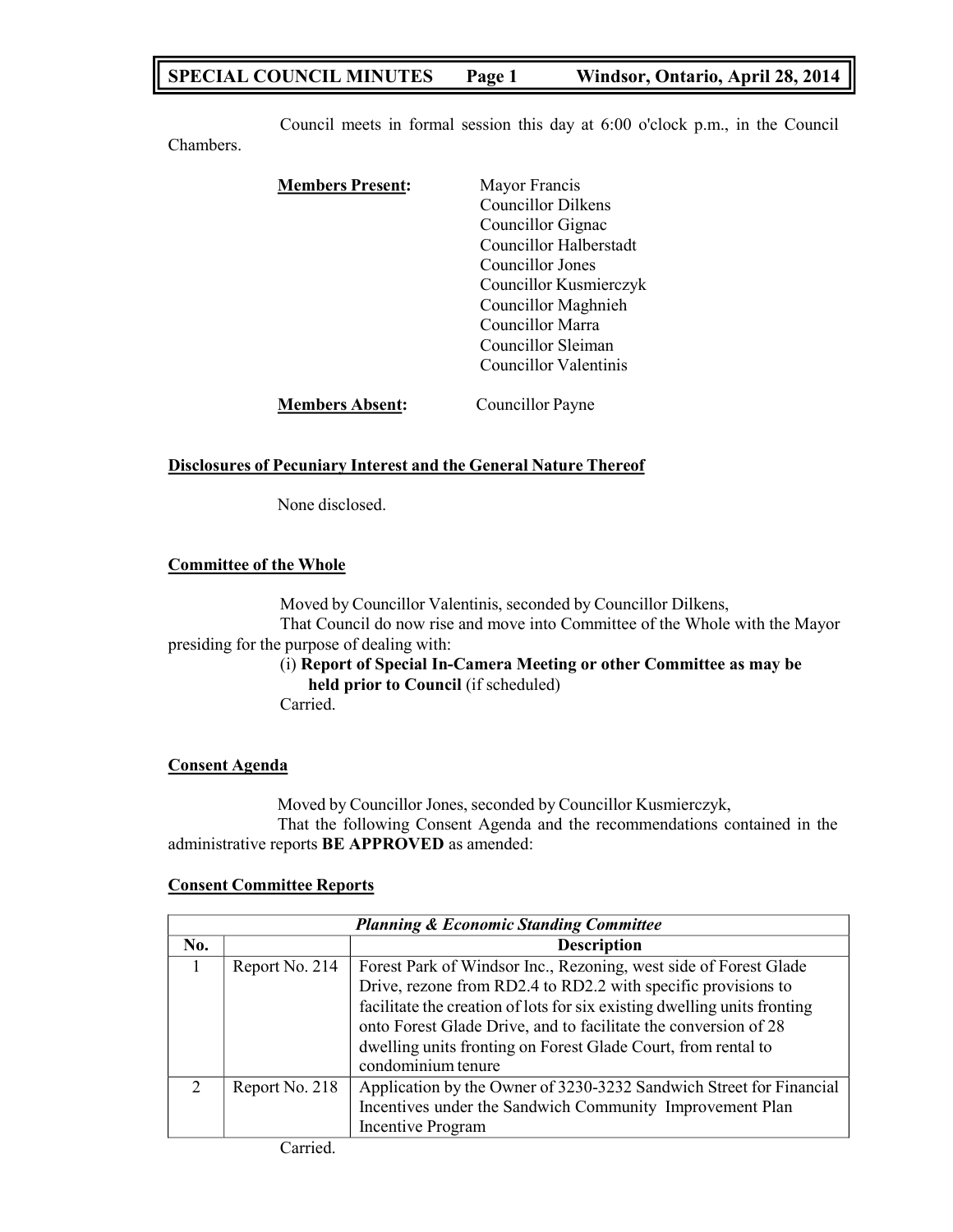# **SPECIAL COUNCIL MINUTES Page 2 Windsor, Ontario, April 28, 2014**

## **Presentations & Delegations**:

## **Report No. 217 of the Planning & Economic Development Standing Committee (Request to close the east/west alley and part of the north/south alley between Dawson and Raymo Roads, south of Wyandotte Street East, abutting 4925 Wyandotte St. E., 4985 Wyandotte St. E., 816 Dawson Rd. and 820 Dawson Rd.)**

### **Chaoying Yang, resident**

Chaoying Yang, resident, appears before Council to express concerns related to the requested alley closure between Dawson and Raymo Roads, south of Wyandotte Street East, as he predicts it will affect access to rear yard parking as well as access for maintaining the trees/shrubs that are close to the alley portion of his property.

### **Terry Yaldo, applicant**

Terry Yaldo, applicant, appears before Council in support of the proposed closure of the alley between Dawson and Raymo Roads, south of Wyandotte Street East citing ongoing concerns with vandalism, graffiti, and criminal occurrences that exist in the subject area as well as the illegal dumping problems that persist.

Report Number 17044 SAA2014

(For final disposition of this matter, see Clause **M189-2014** in Schedule "A" attached hereto.)

## **Report No. 216 of the Planning & Economic Development Standing Committee (Request to close the east/west alley between Buckingham Drive and Westminster Avenue, north of Tecumseh Road East)**

### **Michel Dahma, resident**

Michel Dahma, resident, appears before Council to express concerns regarding the requested east/west alley closure between Buckingham Drive and Westminster Avenue, north of Tecumseh Road East, as it would limit access to the commercial property.

Report Number 16913 SAA2014

(For final disposition of this matter, see Clause **M188-2014** in Schedule "A" attached hereto.)

**Report No. 215 of the Planning & Economic Development Standing Committee (Rezoning, Khahra Real Estate Corporation/Dougall Avenue Veterinary Professional Corporation, 1797 Huron Church Road, to permit additional commercial uses)**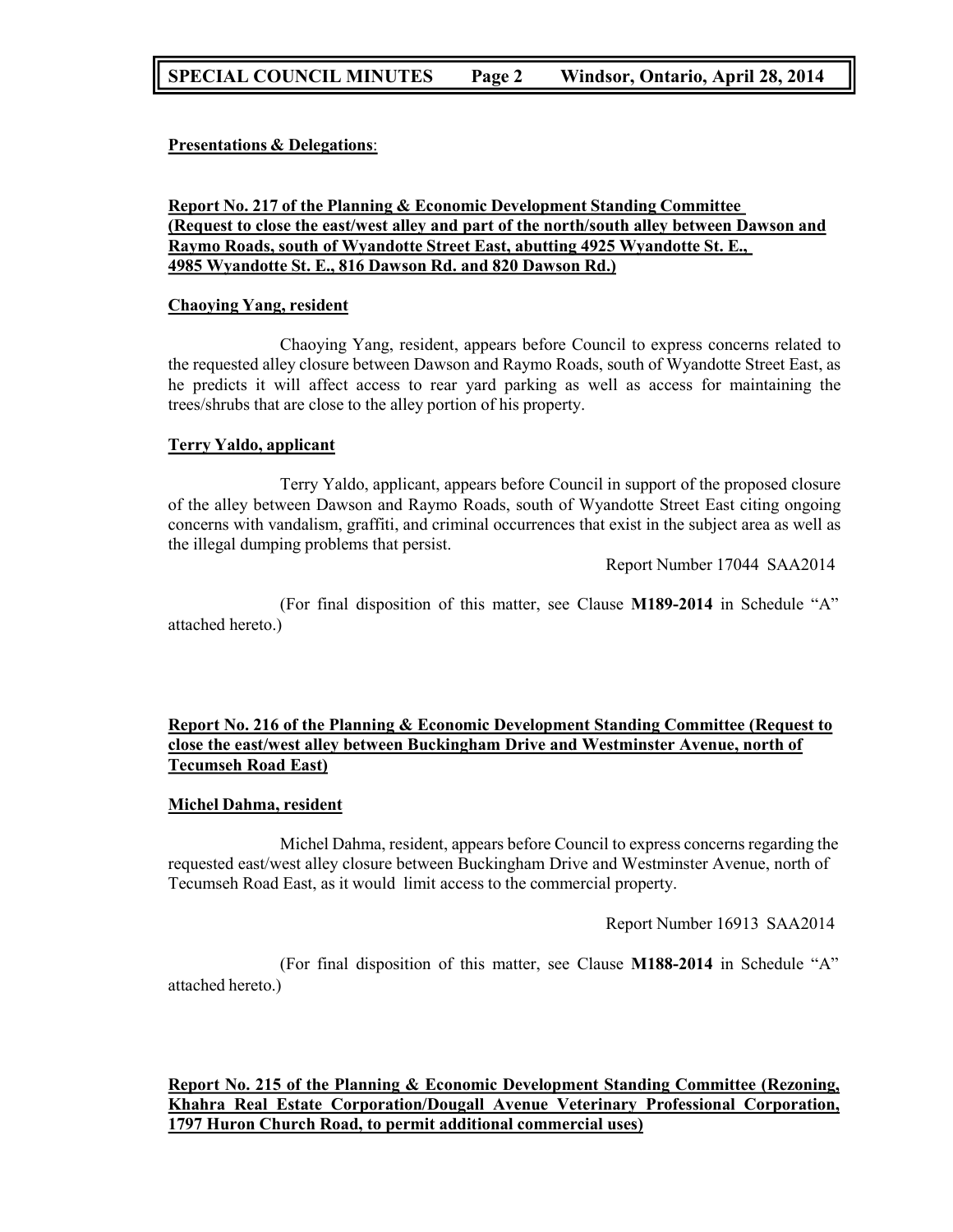## **SPECIAL COUNCIL MINUTES Page 3 Windsor, Ontario, April 28, 2014**

## **Ken Khahra, applicant**

Ken Khahra, applicant, appears before Council to provide comment regarding the rezoning request for 1797 Huron Church Road to permit additional commercial uses questioning the restriction for uses that exist on the property, and suggests that "Auto Sales/Repair" be added to the list of permitted uses.

Report Number 17052 ZP/11849

(For final disposition of this matter, see Clause **M187-2014** in Schedule "A" attached hereto.)

### **Regular Business Items**

Nil.

### **Committee Reports**

Moved by Councillor Jones, seconded by Councillor Sleiman, **M174-2014** That the **Report of the special In-camera** meeting held April 28, 2014, **BE ADOPTED** as presented. Carried.

### **By-laws**

Moved by Councillor Valentinis, seconded by Councillor Dilkens, That the following By-law No. 76-2014 through 78-2014 (inclusive) be introduced and read a first and second time:

- 76-2014 "A BY-LAW TO FURTHER AMEND BY-LAW NUMBER 8600 CITED AS THE "CITY OF WINDSOR ZONING BY-LAW"", (See Report No. 215 of the Planning & Economic Development Standing Committee)
- 77-2014 "A BY-LAW TO FURTHER AMEND BY-LAW NUMBER 8600 CITED AS THE "CITY OF WINDSOR ZONING BY-LAW"", (See Report No. 214 of the Planning & Economic Development Standing Committee)
- 78-2014 "A BY-LAW TO CONFIRM THE PROCEEDINGS OF THE COUNCIL OF THE CORPORATION OF THE CITY OF WINDSOR AT ITS MEETING HELD ON THE TWENTY EIGHT DAY OF APRIL, 2014"

Carried.

Moved by Councillor Gignac, seconded by Councillor Halberstadt, That the Committee of the Whole does now rise and report to Council respecting the business items considered by the Committee.

- 1) business items listed on the Agenda (as presented)
- 2) by-law given first and second readings (as presented) Carried.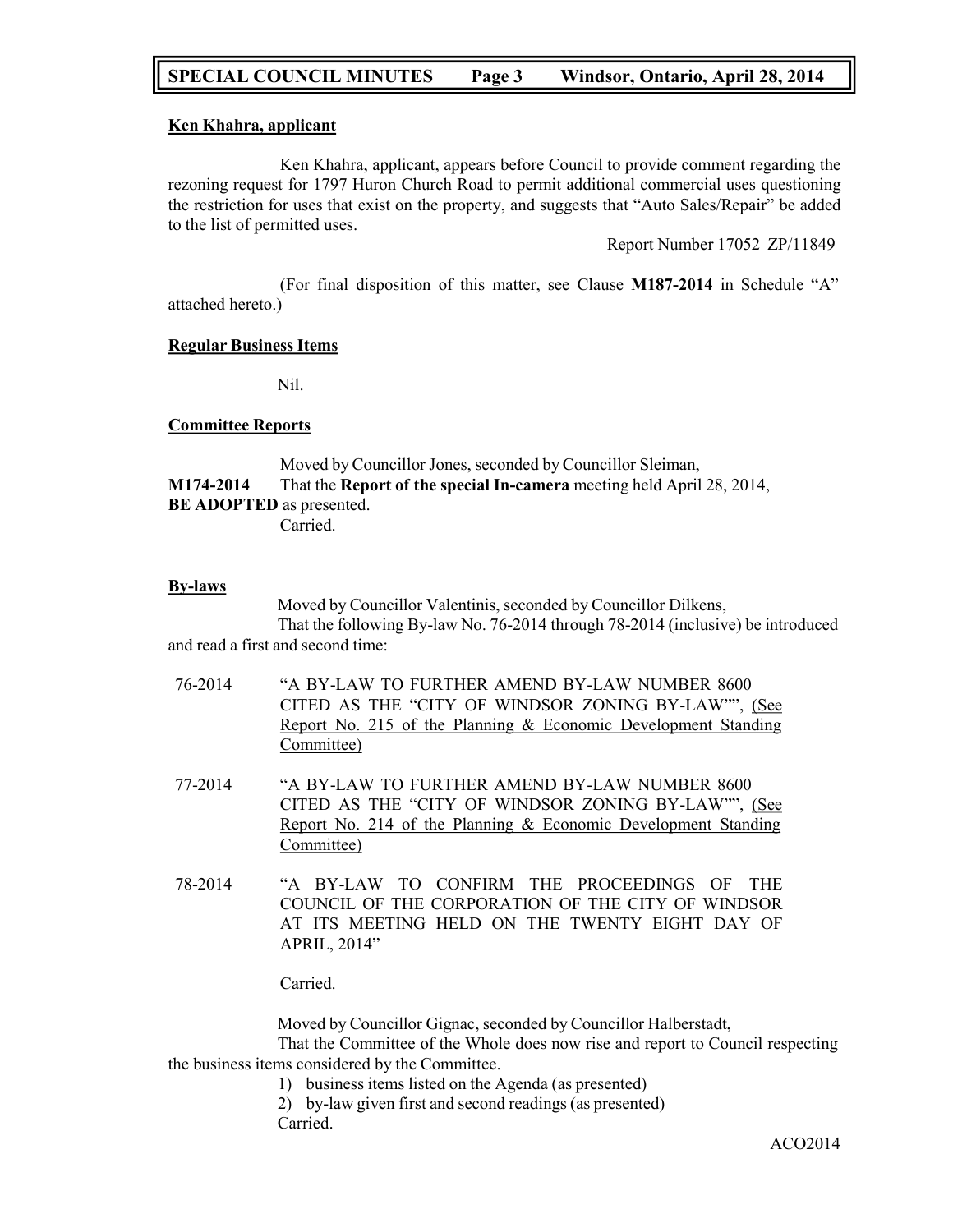## **SPECIAL COUNCIL MINUTES Page 4 Windsor, Ontario, April 28, 2014**

#### **Notices of Motion**

Discussion ensues regarding the following notice of motion, scheduled for Council consideration on April 28, 2014:

> and **WHEREAS** the City of Windsor has approved the Adopt-a-Park policy;

> **WHEREAS** Council has an opportunity to promote and advertise the policy to the community;

> **THEREFORE** be it resolved that an upset limit of \$10,000.00 from the Budget Stabilization Reserve Fund **BE ALLOCATED** towards the promotion and public awareness of the City of Windsor"s Adopt-a-Park policy through the media and on the City of Windsor website in 2014, with the purpose of encouraging community volunteers to take part in the enhancement of our parks, and that annual funding for 2015 and beyond **BE REFERRED** to the 2015 budget deliberations.

> > SR2014

Councillor Sleiman withdraws his notice of motion as it was generally agreed that the \$10,000.00 for promotion and public awareness of the Adopt-A-Park Policy would be derived from the \$250,000.00 allocation to clean sidewalks, streets and beautify parks and repair damages due to extensive winter season previously approved by Council at the April 7, 2014 Council Meeting (CR81/2014).

### **Third Reading of By-law**

Moved by Councillor Jones, seconded by Councillor Kusmierczyk, That By-Law 76-2014 through 78-2014 (inclusive), having been read a first and second time be now read a third time and finally passed and that the Mayor and Clerk **BE AUTHORIZED** to sign and seal the same notwithstanding any contrary provision of the Council.

Carried.

### **Presentation, Gino Conte – CBC Windsor Reporter**

Mayor Francis, on behalf of Members of Council, acknowledges and congratulates Gino Conte, CBC Windsor Reporter for over 40 years of dedicated service as a news media reporter and on his retirement which takes effect on April 30, 2014, and presents him with a key to the City.

APR2014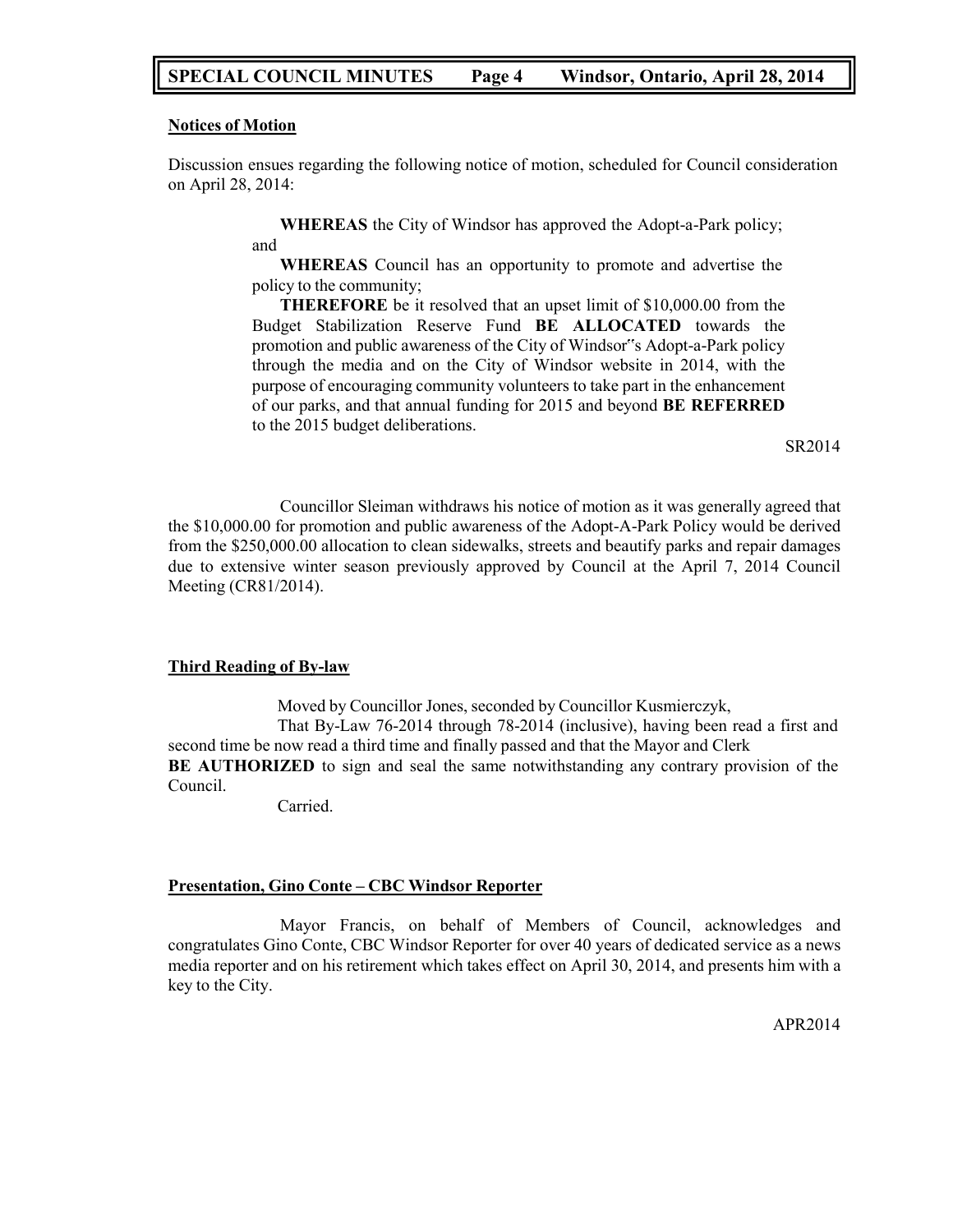# **SPECIAL COUNCIL MINUTES Page 5 Windsor, Ontario, April 28, 2014**

## **Adjournment**

Moved by Councillor Valentinis, seconded by Councillor Dilkens, That this Council meeting stand adjourned until the next regular meeting of Council or at the call of the Mayor. Carried.

Accordingly, the meeting is adjourned at 7:10 o'clock p.m.

**MAYOR**

**CITY CLERK**

## **THIS IS A DRAFT COPY**

## **SUPERVISOR OF COUNCIL SERVICES(A)**

## **DEPUTY CITY CLERK/SENIOR MANAGER OF COUNCIL SERVICES**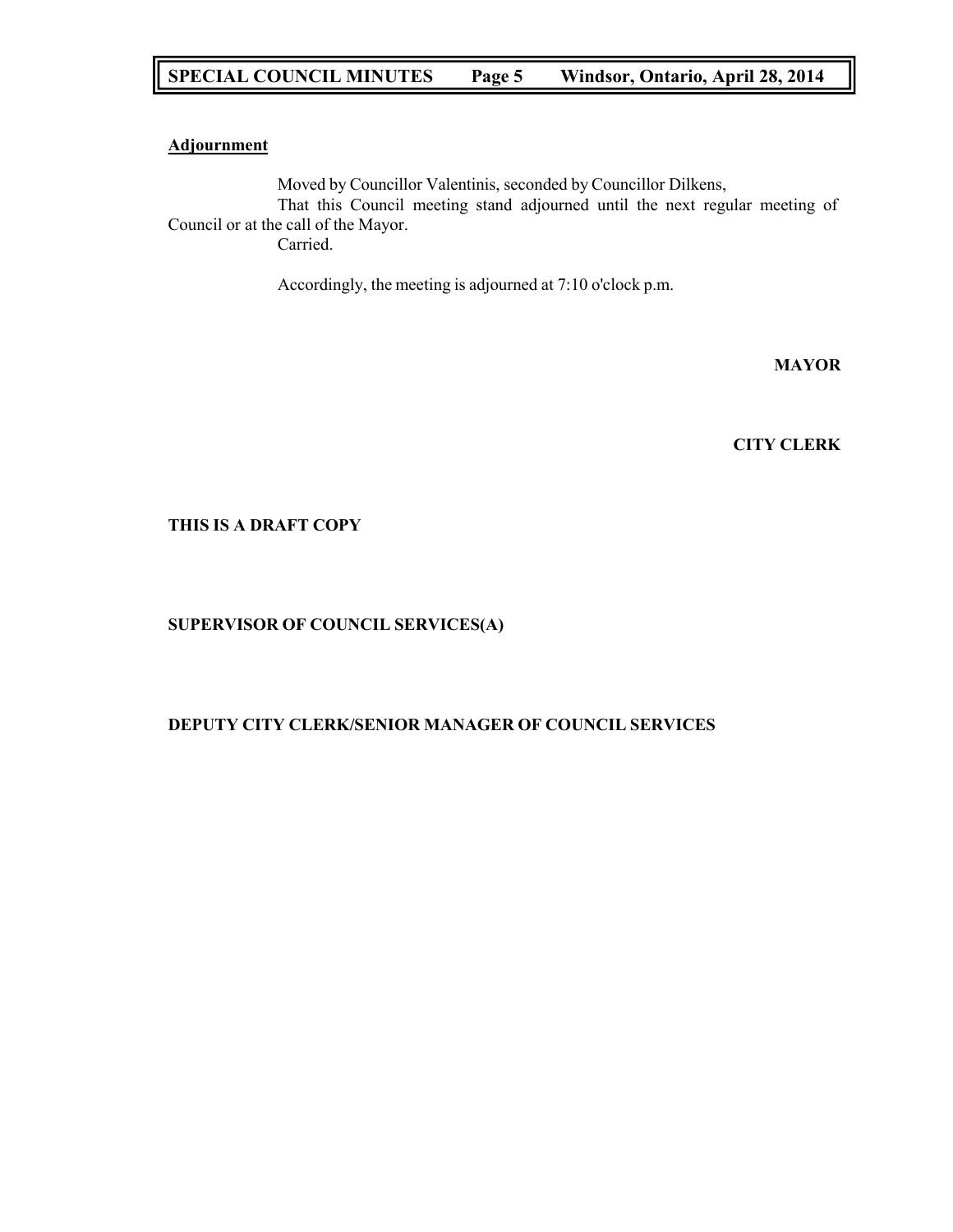## **SPECIAL COUNCIL MINUTES Page 6 Windsor, Ontario, April 28, 2014**

Moved by Councillor Jones, seconded by Councillor Kusmierczyk,

**M186-2014** That **Report No. 214 of the Planning & Economic Development Standing Committee** of its meeting held March 18, 2014 regarding "Forest Park of Windsor Inc., Rezoning, west side of Forest Glade Drive, rezone from RD2.4 to RD2.2 with specific provisions to facilitate the creation of

lots for six existing dwelling units fronting onto Forest Glade Drive, and to facilitate the conversion of

28 dwelling units fronting on Forest Glade Court, from rental to condominium tenure" **BE ADOPTED**

## as presented.

Carried.

Report Number 17045 ZP/11829

Moved by Councillor Sleiman, seconded by Councillor Jones,

**M187-2014** That **Report No. 215 of the Planning & Economic Development Standing Committee** of its meeting held March 18, 2014 regarding "Rezoning, Khahra Real Estate Corporation/Dougall Avenue Veterinary Professional Corporation, 1797 Huron Church Road, to permit additional commercial uses" **BE ADOPTED** as presented.

Carried.

Councillor Valentinis voting nay.

Report Number 17052 ZP/11849

Moved by Councillor Gignac, seconded by Councillor Valentinis,

**M188-2014** That **Report No. 216 of the Planning & Economic Development Standing Committee** of its meeting held March 18, 2014 regarding "Request to close the east/west alley between Buckingham Drive and Westminster Avenue, north of Tecumseh Road East" **BE ADOPTED** as presented.

Carried.

Report Number 16913 SAA2014

Appendices Drawing CC-1653

Moved by Councillor Dilkens, seconded by Councillor Sleiman,

**M189-2014** That **Report No. 217 of the Planning & Economic Development Standing Committee** of its meeting held March 18, 2014 regarding "Request to close the east/west alley and part of the north/south alley between Dawson and Raymo Roads, south of Wyandotte Street East, abutting 4925 Wyandotte St. E., 4985 Wyandotte St. E., 816 Dawson Rd. and 820 Dawson Rd." **BE ADOPTED**

as presented.

Carried.

Report Number 17044 SAA2014

Appendices Drawing CC-1654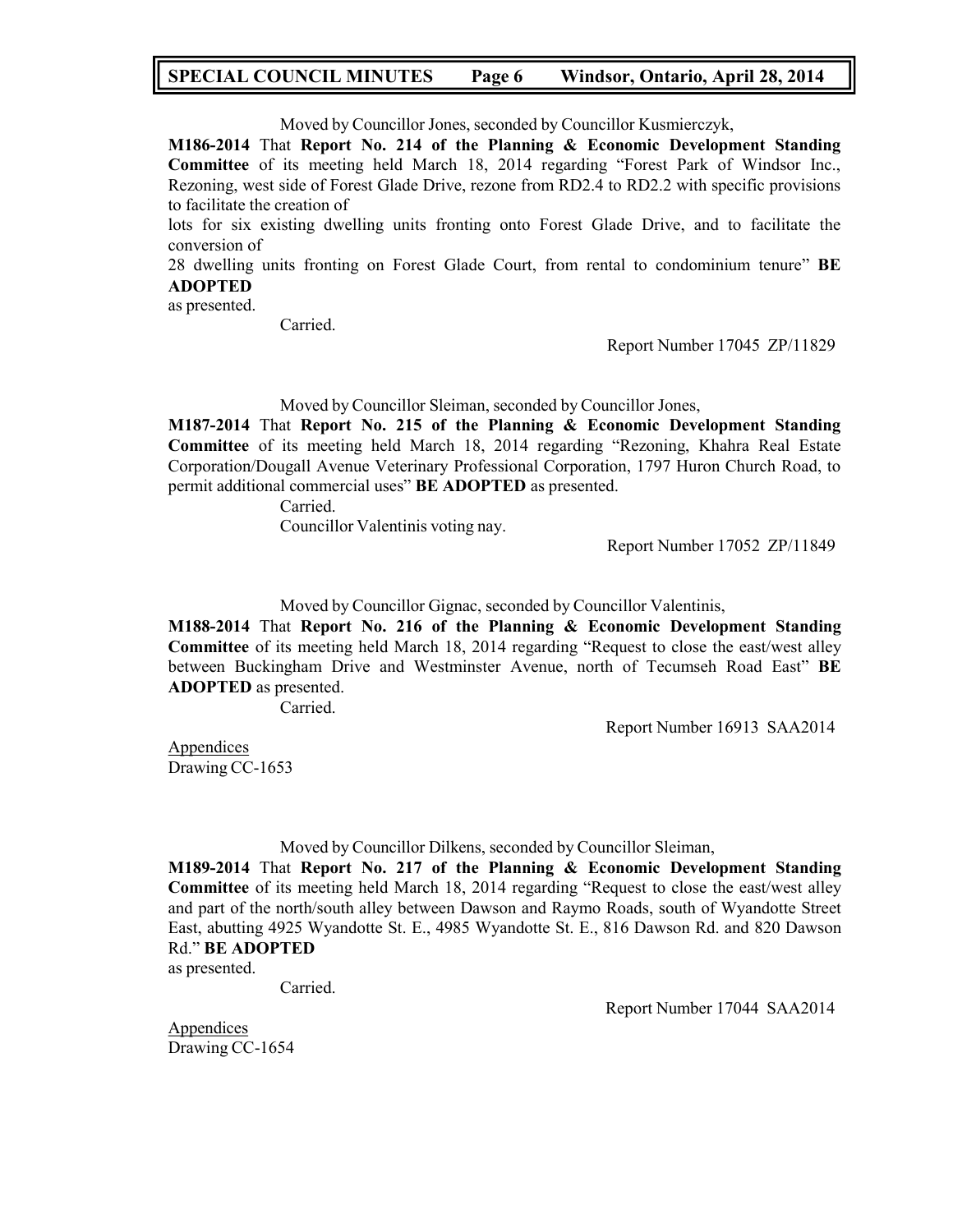## **SPECIAL COUNCIL MINUTES Page 7 Windsor, Ontario, April 28, 2014**

Moved by Councillor Jones, seconded by Councillor Kusmierczyk, **M190-2014** That **Report No. 218 of the Planning & Economic Development Standing Committee** of its meeting held March 18, 2014 regarding "Application by the Owner of 3230- 3232 Sandwich Street for Financial Incentives under the Sandwich Community Improvement Plan Incentive Program" **BE ADOPTED** as presented.

Carried.

Report Number 17068 Z/8581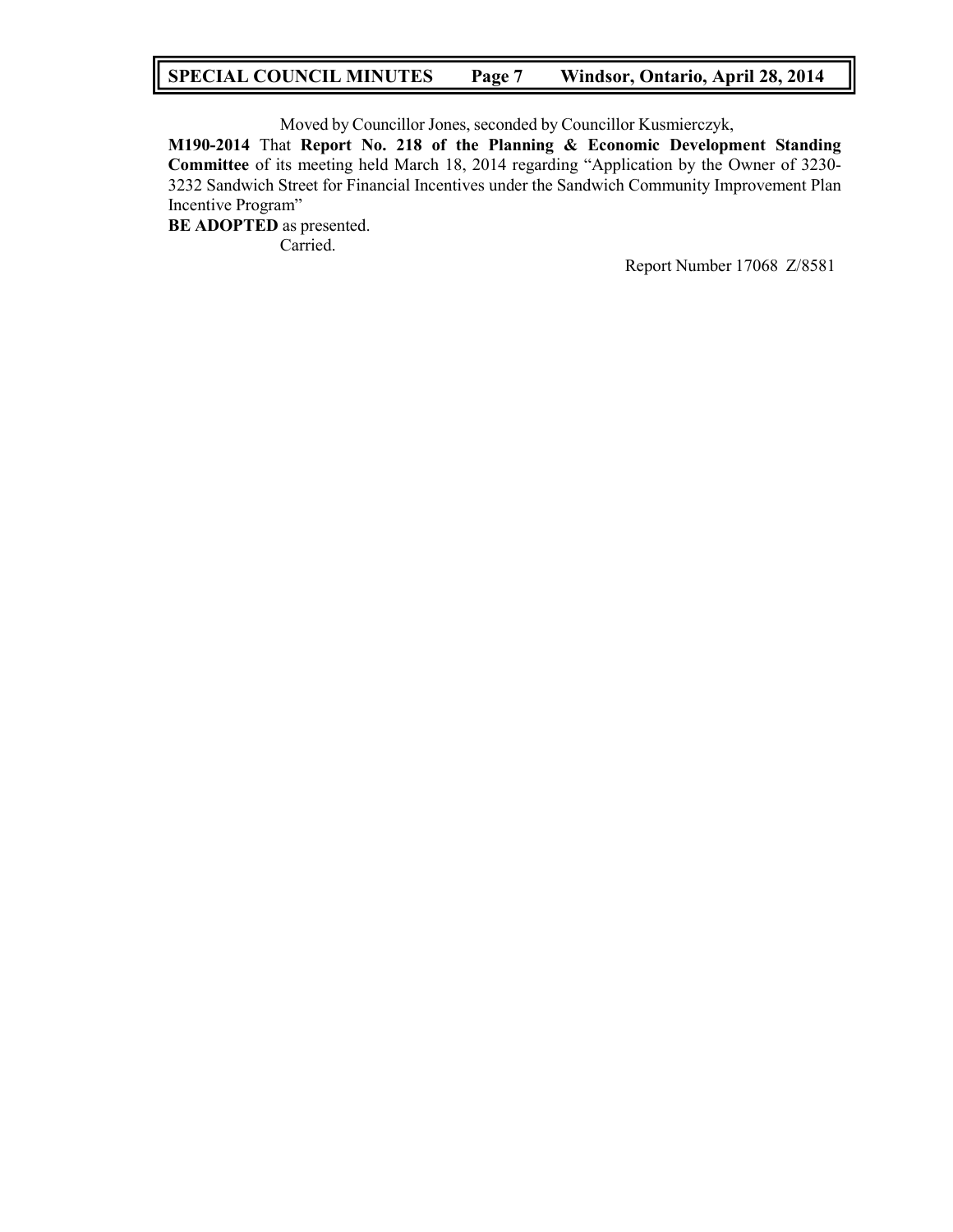## **SPECIAL COUNCIL MINUTES Page 8 Windsor, Ontario, April 28, 2014**

## **Adopted by Council at its meeting held April 28, 2014 [M186-2014]** /RB Windsor, Ontario April 28, 2014

# **REPORT NO. 214** of the **PLANNING & ECONOMIC DEVELOPMENT STANDING COMMITTEE** of its meeting held March 18, 2014

| <b>Present:</b> | <b>Councillor Drew Dilkens</b>       |  |
|-----------------|--------------------------------------|--|
|                 | <b>Councillor Irek Kusmierczyk</b>   |  |
|                 | <b>Councillor Bill Marra (Chair)</b> |  |
|                 | <b>Councillor Hilary Payne</b>       |  |
|                 | <b>Councillor Ed Sleiman</b>         |  |
|                 | <b>Merrill Baker</b>                 |  |
|                 | <b>Barbara Bjarneson</b>             |  |

That the following recommendations of the Planning & Economic Development Standing Committee **BE APPROVED** as follows**:**

Moved by M. Baker, seconded by B. Bjarneson

1. That an amendment to Zoning By-law 8600 **BE APPROVED**, changing the zoning of land located on the west side of Forest Glade Drive at Forest Glade Court, described as Part of Block M, Plan 12M-77 and further described as Parts 1 and 2 Plan 12R-5704 from Residential District 2.4 (RD2.4) to Residential District 2.2 (RD2.2) and by adding a Site Specific Provision on the following basis:

- A. For the land identified as Area  $, A^{\prime\prime}$  on Appendix  $, D^{\prime\prime}$ , the following regulations shall apply for the six existing dwelling units fronting on Forest Glade Drive:
	- (i) Minimum Lot Frontage  $-6.5$  metres
	- (ii) Minimum Lot Area 140 square metres
	- (iii) Maximum Lot Coverage 50% of the lot area
	- (iv) Maximum Building Height Main Building 10 metres
	- (v) Minimum Front Yard Depth 2.5 metres
	- (vi) Minimum Rear Yard Depth 6 metres
	- (vii) Minimum Side Yard Width 0.0 metres on one side and 3.0 metres on the other side, save and except, the most southerly dwelling lot, where the Minimum Side Yard Width shall be 3.0 metres on both sides
- B. For the land identified as Area  $,B^{\prime\prime}$  on Appendix  $,D^{\prime\prime}$ , the following regulations shall apply to the 28 dwelling units fronting on Forest Glade Court: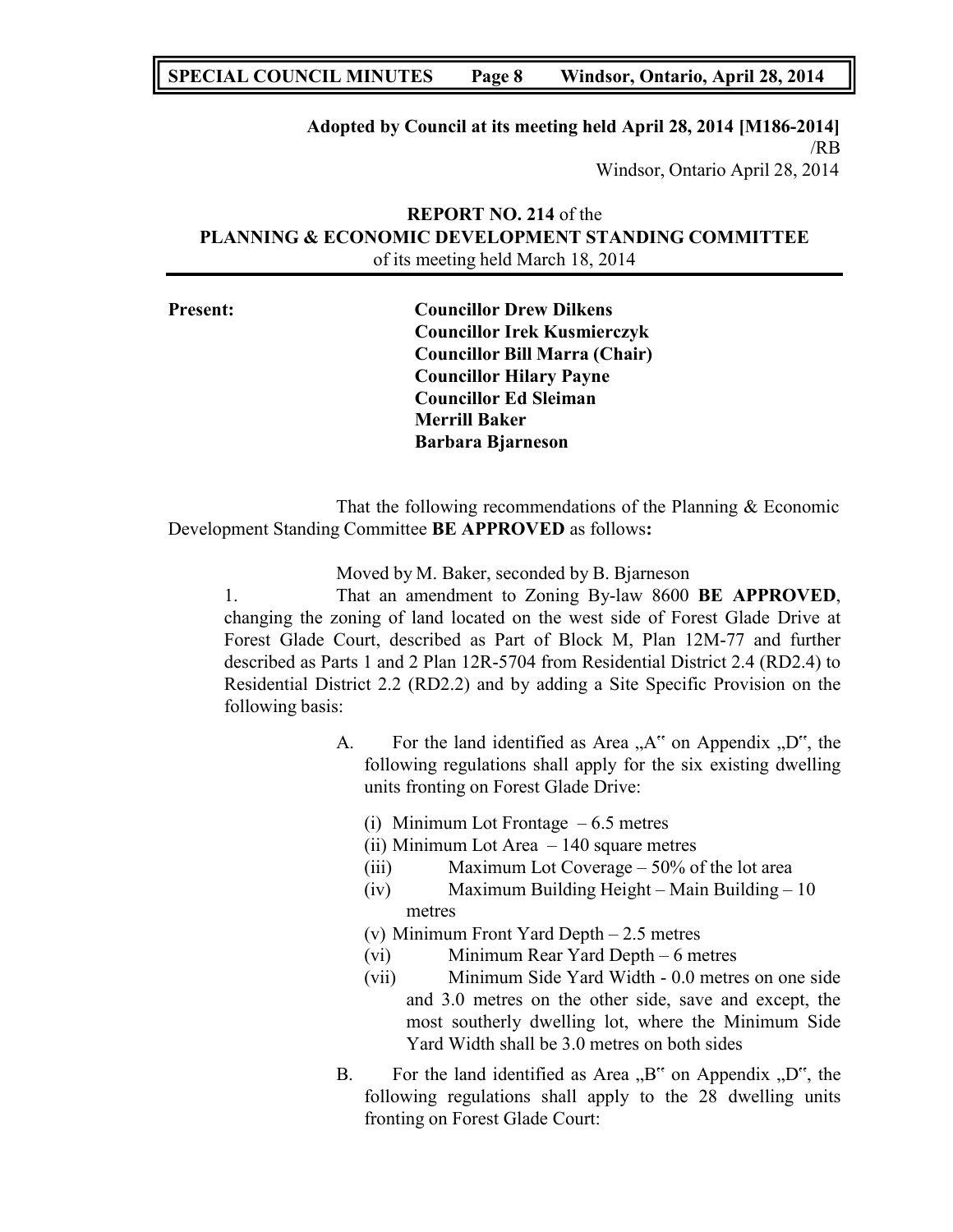# **SPECIAL COUNCIL MINUTES Page 9 Windsor, Ontario, April 28, 2014**

(i) The Maximum Lot Frontage, Maximum Number of Dwelling Units, Maximum Building Height, Minimum Front Yard Depth, Minimum Rear Yard Depth, Minimum Side Yard Width and Minimum Landscaped Open Space Yard shall be as they existed on the day this provision comes into force. [ZDM15; ZNG/4064].

Carried.

*Clerk's Note:*The administrative report authored by the City Planner dated February 25, 2014 entitled "*F to facilitate the conversion of 28 dwelling units fronting on Forest Glade Court, from rental to condominium tenure*" is *attached* as background information.

**Livelink #17045, ZP/11829**

**CHAIRPERSON**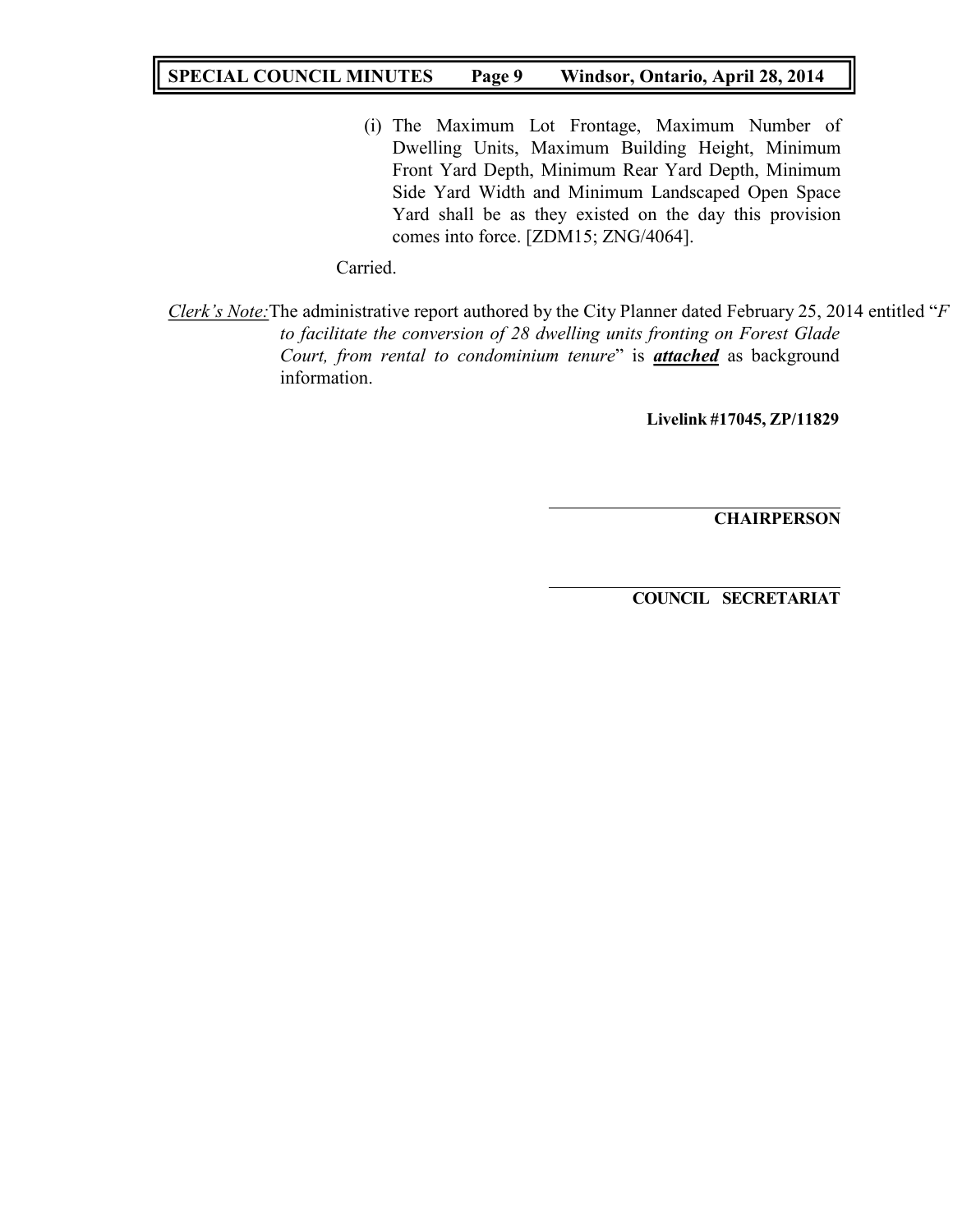## **SPECIAL COUNCIL MINUTES Page 10 Windsor, Ontario, April 28, 2014**

## **Adopted by Council at its meeting held April 28, 2014 [M187-2014]** /RB Windsor, Ontario April 28, 2014

## **REPORT NO. 215** of the **PLANNING & ECONOMIC DEVELOPMENT STANDING COMMITTEE** of its meeting held March 18, 2014

| <b>Present:</b> | <b>Councillor Drew Dilkens</b>       |
|-----------------|--------------------------------------|
|                 | <b>Councillor Irek Kusmierczyk</b>   |
|                 | <b>Councillor Bill Marra (Chair)</b> |
|                 | <b>Councillor Hilary Payne</b>       |
|                 | <b>Councillor Ed Sleiman</b>         |
|                 | <b>Merrill Baker</b>                 |
|                 | <b>Barbara Bjarneson</b>             |
|                 |                                      |

That the following recommendations of the Planning & Economic Development Standing Committee **BE APPROVED** as follows**:**

Moved by Councillor Sleiman, seconded by M. Baker

1. **THAT** an amendment to Zoning By-law 8600

**BE APPROVED**, amending the zoning for 1797 Huron Church Road (Part of Lots 2-5, Plan 1021); from CD1.6 to CD1.6 with special provisions to add the following permitted uses:

> A retail store, a business, financial or medical office, a veterinary clinic and a public parking area.

2. **THAT** the Planning Department **BE DIRECTED** to undertake a review of vacant, undeveloped or underdeveloped sites including, but not limited to (1115 Huron Church Rd., 1235 Huron Church Rd., 1725 Huron Church Rd., 1797 Huron Church Rd. and 0 Huron Church Rd [Part of Lots 2-10, Plan 1021]) within the Huron Church Corridor Special Policy Area to provide consistency between Official Plan policy direction (including road network policy) permitted uses and zoning regulations.

Carried.

*Clerk's Note:*The administrative report authored by the City Planner dated March 3, 2014 entitled "*Rezo* memos from Administration (dated March 11, 2014 and March 13, 2014) as additional information.

Livelink #17052, ZB/11849

CHAIRPERSON COUNCIL SECRETARIAT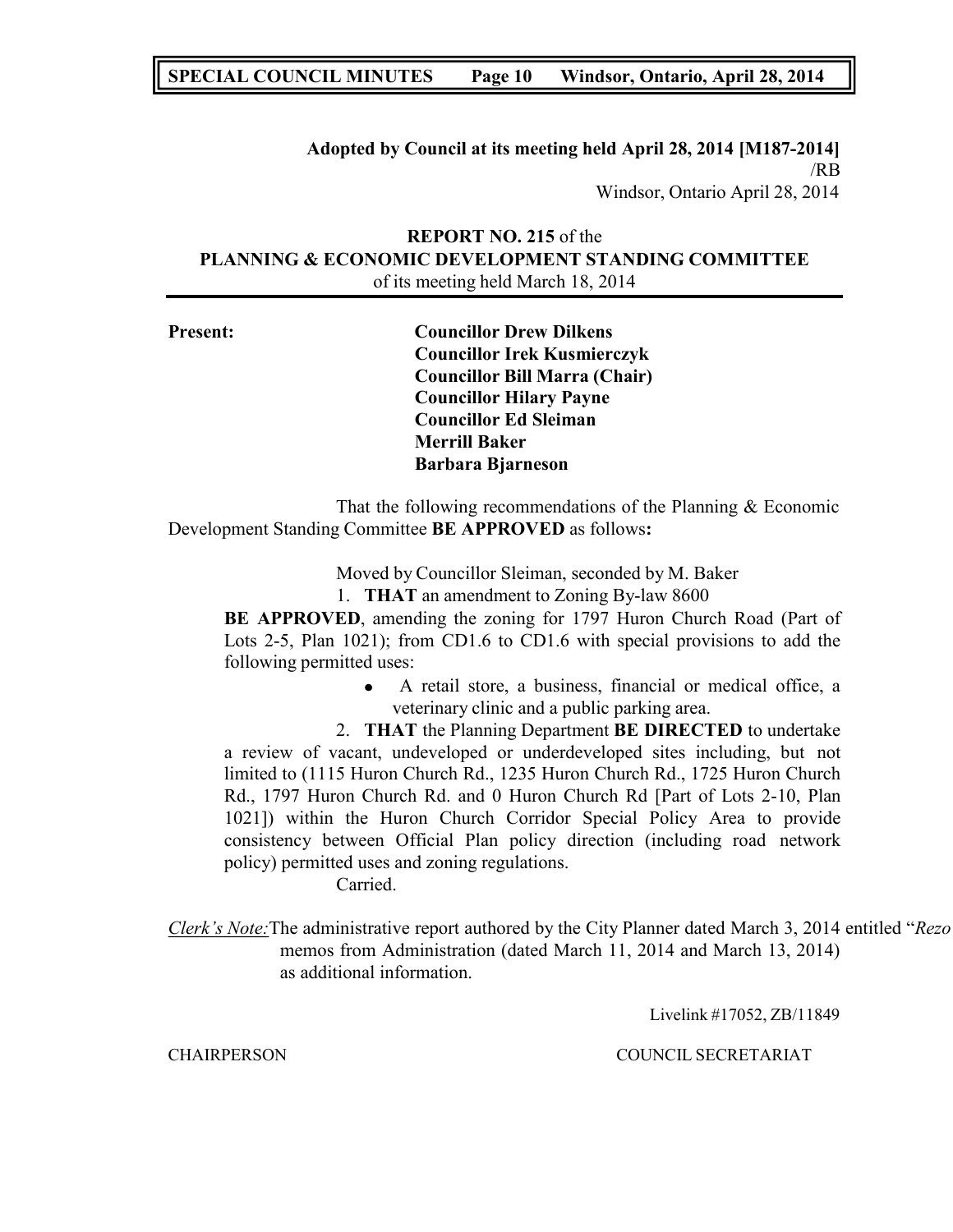# **SPECIAL COUNCIL MINUTES Page 11 Windsor, Ontario, April 28, 2014**

## **Adopted by Council at its meeting held April 28, 2014 [M188-2014]** /RB Windsor, Ontario April 28, 2014

# **REPORT NO. 216** of the **PLANNING & ECONOMIC DEVELOPMENT STANDING COMMITTEE** of its meeting held March 18, 2014

# **Present: Councillor Drew Dilkens Councillor Irek Kusmierczyk Councillor Bill Marra (Chair) Councillor Hilary Payne Councillor Ed Sleiman**

That the following recommendations of the Planning & Economic Development Standing Committee **BE APPROVED** as follows**:**

Moved by Councillor Dilkens, seconded by Councillor Sleiman

I. **THAT** the easterly half of the 4.3 metre (14 feet) wide eastwest alley between Westminster Avenue and Buckingham Drive, north of Tecumseh Road East, shown as Part 1 on Drawing No. CC-1653 *attached* hereto as Appendix "A", **BE ASSUMED** for subsequent closure;

II. **THAT** the easterly half of the 4.3 metre (14 feet) wide eastwest alley between Westminster Avenue and Buckingham Drive, north of Tecumseh Road East, shown as Part 1 on Drawing No. CC-1653 *attached* hereto as Appendix "A", **BE CLOSED AND CONVEYED** to the abutting property owners in a ratio that allows the existing fence to remain, subject to the easements and conveyance costs noted below;

## III. **THAT** Easements **BE REQUIRED** in favour of:

- Bell Canada  $\bullet$
- Enwin Utilities Ltd.  $\bullet$

IV. **THAT** Conveyance Cost **BE SET** as follows:

- Abutting properties zoned RD1.2: \$1.00 plus deed preparation plus proportionate share of survey cost.
- Abutting properties zoned CD2.1: \$10.00 per square foot (\$107.64 per square metre) no easements and \$5.00 per square foot (\$53.82 per square metre) with easements. Deed preparation included. Proportionate share of survey cost in addition.

V. **THAT** The City Planner **BE REQUESTED** to supply the appropriate legal description, in accordance with Drawing Number. CC-1653, *attached* hereto as Appendix "A"

VI. **THAT** The City Planner, or designate, **BE AUTHORIZED** to publish the required legal notice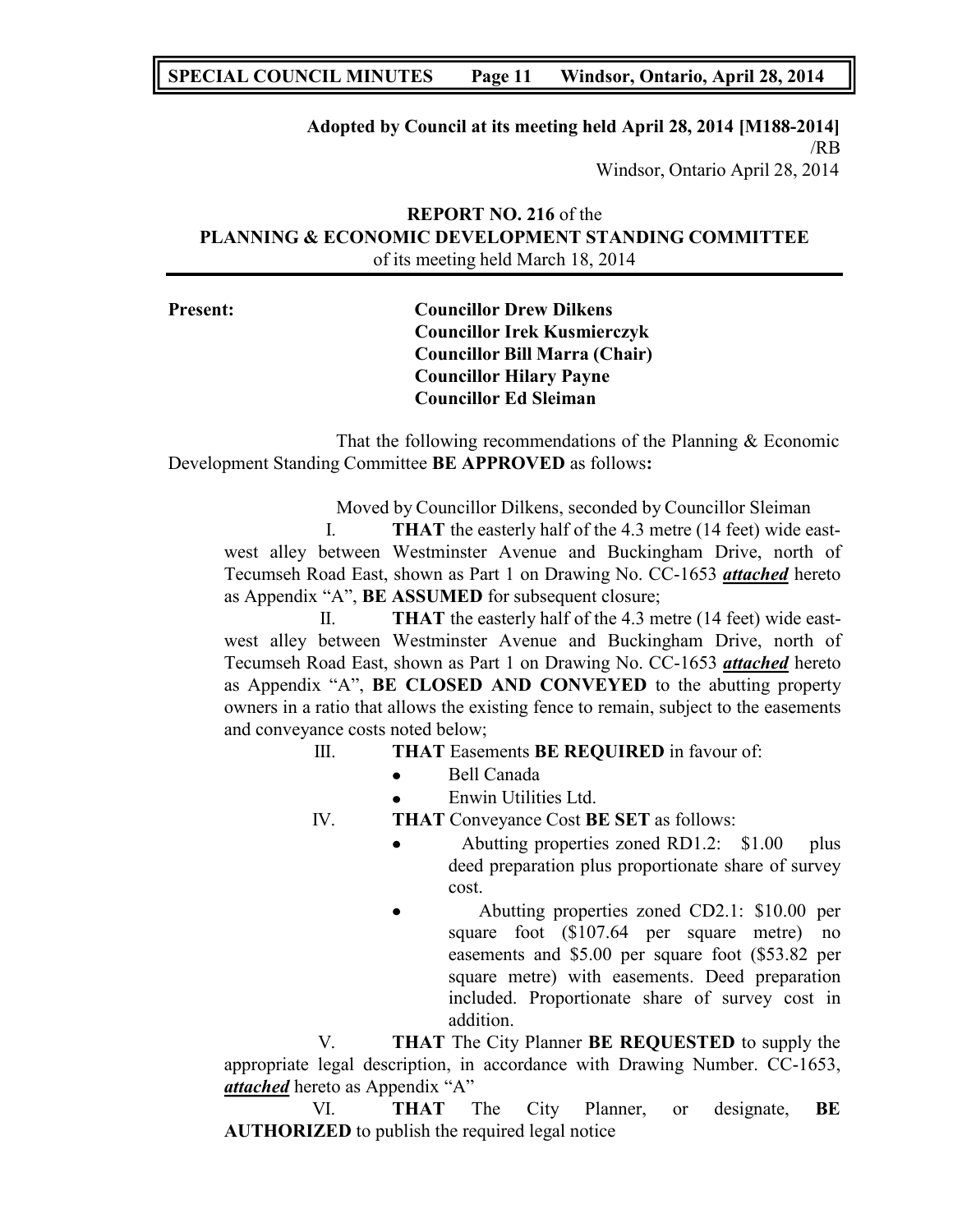# **SPECIAL COUNCIL MINUTES Page 12 Windsor, Ontario, April 28, 2014**

VII. **THAT** The City Solicitor **BE REQUESTED** to prepare the necessary by-law(s)

VIII. **THAT** The Chief Administrative Officer and City Clerk **BE AUTHORIZED** to sign all necessary documents approved as to form and content satisfactory to the City Solicitor

IX. **THAT** the matter **BE COMPLETED** electronically pursuant to By-law Number 366-2003. Carried.

*Clerk's Note:*The administrative report authored by the City Planner dated January 3, 2014 entitled "*Requ* Livelink #16913, SAA2014

**CHAIRPERSON**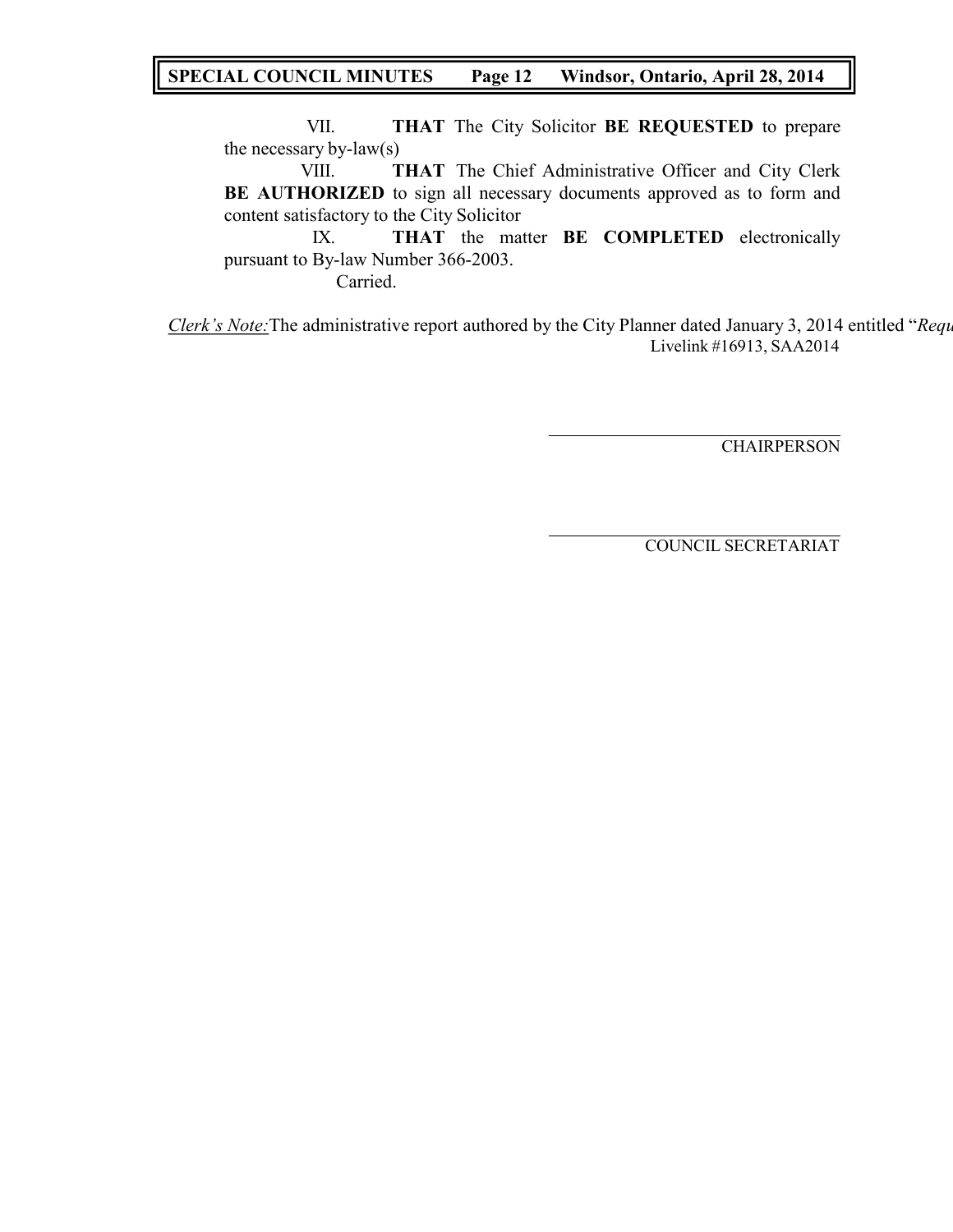## **SPECIAL COUNCIL MINUTES Page 13 Windsor, Ontario, April 28, 2014**

## **Adopted by Council at its meeting held April 28, 2014 [M189-2014]** /RB Windsor, Ontario April 28, 2014

## **REPORT NO. 217** of the **PLANNING & ECONOMIC DEVELOPMENT STANDING COMMITTEE** of its meeting held March 18, 2014

**Present: Councillor Drew Dilkens Councillor Irek Kusmierczyk Councillor Bill Marra (Chair) Councillor Hilary Payne Councillor Ed Sleiman** That the following recommendations of the Planning & Economic Development Standing Committee **BE APPROVED** as follows**:** Moved by Councillor Sleiman, seconded by Councillor Payne X. THAT the portions of the 3.66 metre (12.0 feet) wide east-west alley between Dawson and Raymo Roads, south of Wyandotte Street East, shown as **Parts 2, 3, 4 & 6** on Drawing No. CC-1654 *attached* hereto as Appendix "A", **BE ASSUMED** for subsequent closure; XI. THAT the portions of the 3.66 metre (12.0 feet) wide east-west alley between Dawson and Raymo Roads, south of Wyandotte Street East, shown as **Parts 2, 3, 4 & 6** on Drawing No. CC-1654 *attached* hereto as Appendix "A", **BE CLOSED AND CONVEYED** to the abutting property owners, subject to easements as noted below; XII. THAT Easement **BE REQUIRED** over Part 2 in favour of: Bell Canada  $\bullet$ XIII. THAT Easements **BE REQUIRED** over Parts 3 & 6 in favour of: Bell Canada  $\bullet$ Enwin Utilities Ltd (Hydro)  $\bullet$ Each abutting property owner, for the purpose of maintaining vehicular and pedestrian access XIV. THAT Easements **BE REQUIRED** over Part 4 in favour of: Bell Canada Each abutting property owner, for the purpose of maintaining vehicular and pedestrian access XV. THAT Conveyance Cost **BE SET** as follows: Abutting properties zoned CD2.2: \$9.00 per square foot (\$96.88 per square metre) no easements and 44.50 per square foot (\$48.44 per square metre) with easements-deed preparation and survey costs included Abutting properties zoned RD1.2: \$1.00 plus deed preparation plus proportionate share of survey cost

XVI. That the new owner(s) of the closed alley portions **BE REQUIRED** to maintain the existing grade of the alley since there is a catch basin that drains the area.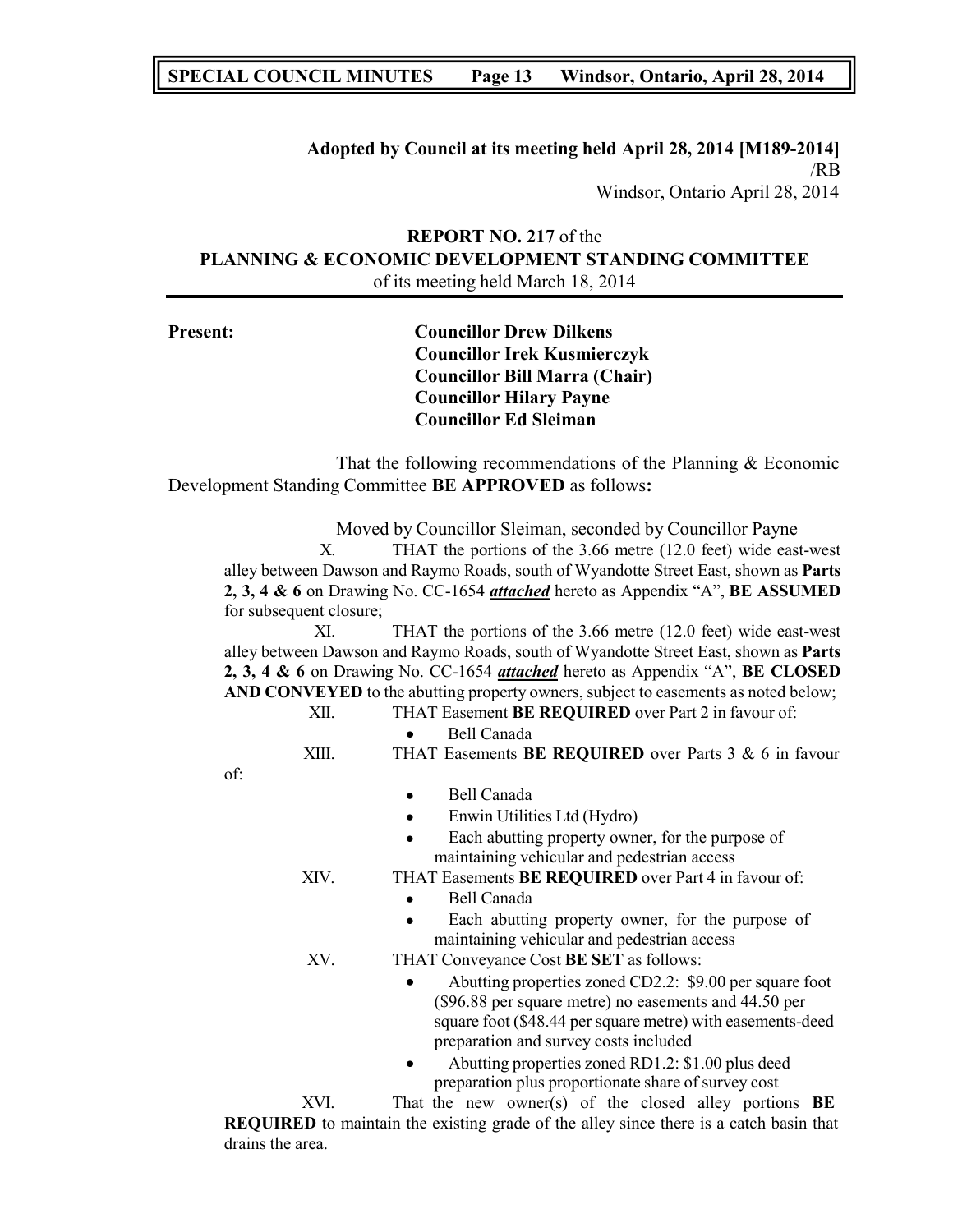## **SPECIAL COUNCIL MINUTES Page 14 Windsor, Ontario, April 28, 2014**

XVII. That the new owner(s) of the closed alley **BE REQUIRED** to obtain a permit to transfer ownership/responsibility of the existing driveway approach or obtain a permit to restore the curb along the edge of the existing driveway approach

XVIII. THAT the City Planner **BE REQUESTED** to supply the appropriate legal description, in accordance with Drawing Number CC-1654, *attached* hereto as Appendix "A"

XIX. THAT the City Planner, or designate, **BE AUTHORIZED** to publish the required legal notice

XX. That the City Solicitor **BE REQUESTED** to prepare the necessary by-laws;

XXI. That the Chief Administrative Officer and City Clerk **BE AUTHORIZED** to sign all necessary documents approved as to form and content satisfactory to the City Solicitor;

XXII. That the matter **BE COMPLETED** electronically pursuant to By-law Number 366-2003.

Carried.

*Clerk's Note:*The administrative report authored by the City Planner dated February 24, 2014 entitled " *Dawson Rd.*" is *attached* as background information.

**Livelink #17044, SAA2014**

**CHAIRPERSON**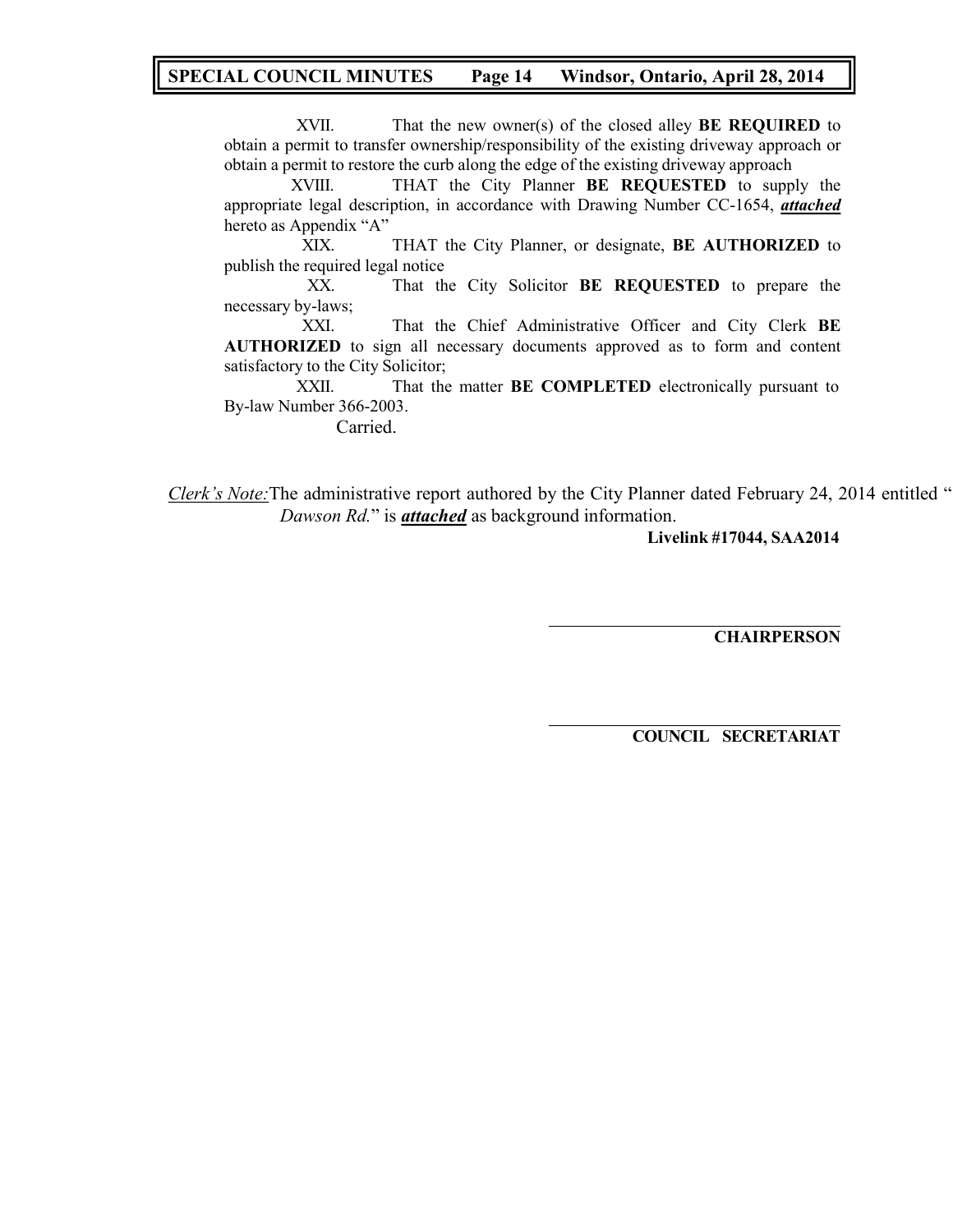## **SPECIAL COUNCIL MINUTES Page 15 Windsor, Ontario, April 28, 2014**

## **Adopted by Council at its meeting held April 28, 2014 [M190-2014]** /RB Windsor, Ontario April 28, 2014

## **REPORT NO. 218** of the **PLANNING & ECONOMIC DEVELOPMENT STANDING COMMITTEE** of its meeting held March 18, 2014

**Present: Councillor Drew Dilkens Councillor Irek Kusmierczyk Councillor Bill Marra (Chair) Councillor Hilary Payne Councillor Ed Sleiman**

That the following recommendations of the Planning & Economic Development Standing Committee **BE APPROVED** as follows**:**

Moved by Councillor Dilkens, seconded by Councillor Sleiman I. **THAT** Council **ACTIVATE** the *Commercial/Mixed Use Building Improvement Loan Program* from the Sandwich Incentive Program(s) "toolkit", and that funding for the program be allocated from Account 7076176- *Sandwich Community Development Plan* (previously approved by Council);

II. **THAT**, the request made by 1433341 ONTARIO LIMITED, owner of the property located at 3230-3232 Sandwich Street, Jason Grossi, OAA AIA of designstudio  $g + G$  inc., architect, agent for the owner under the Sandwich Incentive Program(s) "toolkit" **BE APPROVED,** for the following incentive programs:

- *i. Commercial/Mixed Use Building Facade Grant in the amount of \$25,000;*
- *ii. Commercial Core Feasibility Grant in the amount of*

*\$4,600;*

- *iii. Development and Building Fees Grant for 100% of the Development and Building Fees identified in the Sandwich CIP (+/- \$14,661);*
- *iv. Revitalization Grant Program for 70% of the municipal portion of the tax increment for up to 10 years (+/-\$7,465 per year);*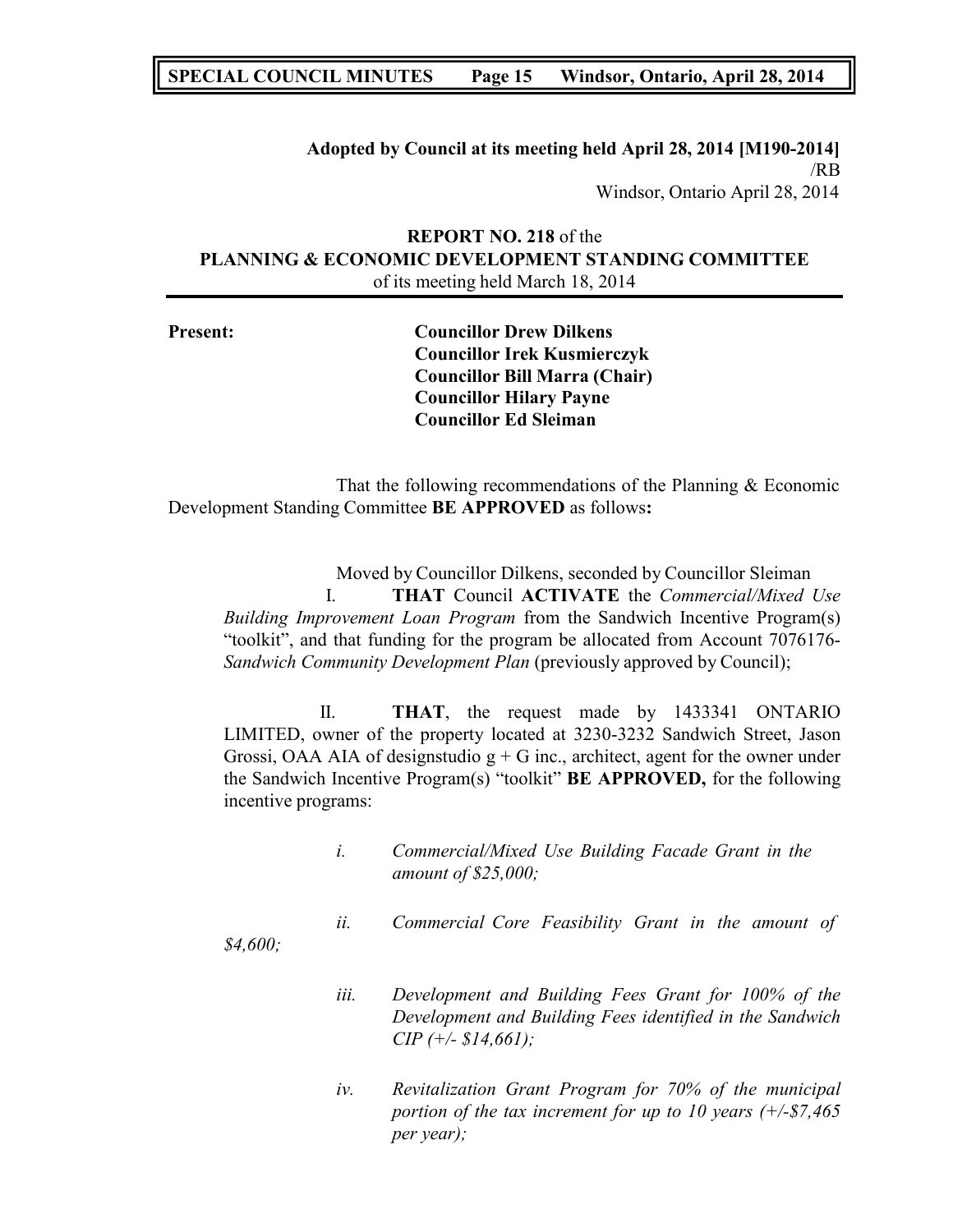# **SPECIAL COUNCIL MINUTES Page 16 Windsor, Ontario, April 28, 2014**

*v. Commercial/Mixed Use Building Improvement Loan Program in the amount of \$30,000;* and

III. **THAT**, the CAO and City Clerk **BE AUTHORIZED** to sign the Sandwich Incentive Program(s) Agreements in accordance with all applicable policies, requirements, and provisions contained within the Olde Sandwich Towne Community Improvement Plan to the satisfaction of the City Planner as to content, the City Solicitor as to legal form, and the CFO/City Treasurer as to financial implication.

Carried. Councillor Payne voting nay on this matter.

*Clerk's Note:*The administrative report authored by the City Planner dated February 28, 2014 entitled "*A* **Livelink #17068, Z/8581**

**CHAIRPERSON**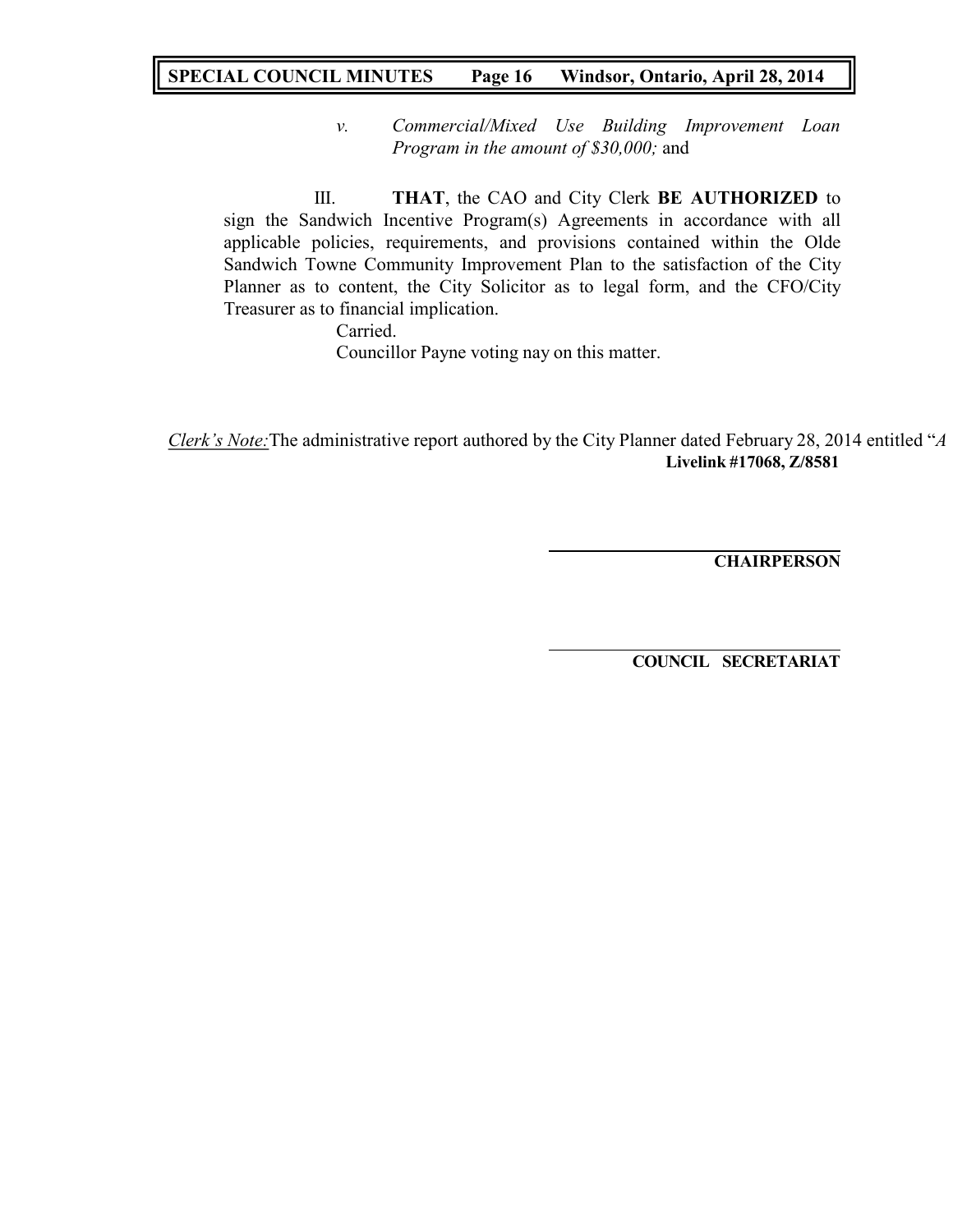**Adopted by Council at its meeting held April 28, 2014 [M174-2014]** VC/bm

# **SPECIAL MEETING OF COUNCIL – IN CAMERA April 28, 2014**

# **Meeting called to order at: 5:30 p.m.**

# **Members in Attendance:**

Mayor E. Francis Councillor D. Dilkens Councillor R. Jones Councillor A. Halberstadt Councillor F. Valentinis Councillor J. Gignac Councillor A. Maghnieh (arrived at 5:32 p.m.) Councillor E. Sleiman

## **Members Absent:**

Councillor B. Marra Councillor H. Payne Councillor I. Kusmierczyk

## **Also in attendance:**

H. Reidel, Chief Administrative Officer

- J. Payne, Community Development and Health Commissioner and Corporate Leader Social Development, Health, Recreation and Culture
- M. Sonego, City Engineer and Corporate Leader Environmental Protection and Transportation
- V. Critchley, City Clerk/Licence Commissioner and Corporate Leader Public Engagement and Human Resources
- T. Ardovini, Deputy Treasurer
- S. Askin-Hager, City Solicitor

# **Verbal Motion is presented by Councillor Gignac, seconded by Councillor Halberstadt,**

**that Rule 3.3 (c) of the** *Procedure By-law, 98-2011,* **BE WAIVED to add the following Agenda items:**

**3. Personal Matter – Non Union Job Evaluation appeal process and matter about an identifiable individual.**

**Motion Carried.**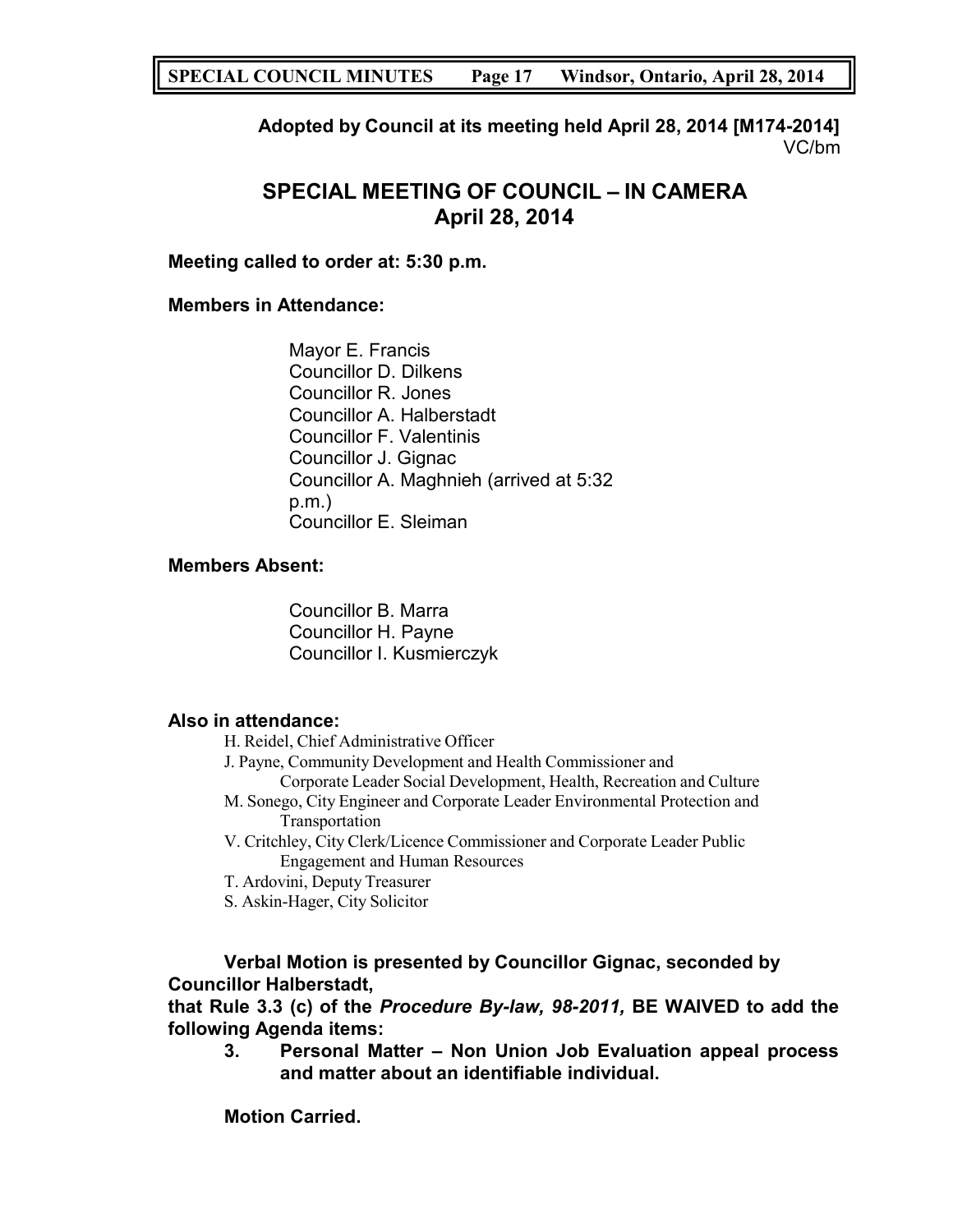**Verbal Motion is presented by Councillor Sleiman, seconded by Councillor Dilkens,**

**to move in Camera for discussion of the following item(s):**

| Item No. | <b>Subject</b>                                                                                                      | Section - Pursuant<br><b>Municipal</b><br>Act,<br>to<br>2001, as amended |
|----------|---------------------------------------------------------------------------------------------------------------------|--------------------------------------------------------------------------|
|          | <b>Personal matter – Health and Safety</b>                                                                          | 239(2)(d)(e)                                                             |
| 2.       | Property matter – disposition of land – verbal<br>report                                                            | 239(2)(c)                                                                |
| 3.       | Personal matter – Non Union Job Evaluation<br>Appeal process and matter about an identifiable<br>individual - ADDED | 239(2)(d)(b)                                                             |

## **Motion Carried.**

## **Declarations of Pecuniary Interest:**

None declared.

**Discussion on the items of business. (Items 1, 2 and 3)**

**Verbal Motion is presented by Councillor Gignac, seconded by Councillor Dilkens, to move back into public session. Motion Carried.**

**Moved by Councillor Jones, seconded by Councillor Valentinis, THAT the Clerk BE DIRECTED to transmit the recommendation(s) contained in the report(s) discussed at the In-Camera Council Meeting held April 28, 2014 directly to Council for consideration at the next Regular Meeting.**

1. That the recommendation contained in the in-camera report from the Acting Manager of Organizational Development and Occupational Health and Safety, Executive Director of Human Resources and City Clerk/Licence Commissioner and Corporate Leader Public Engagement and Human Services respecting a personal matter – health and safety **BE APPROVED.**

2. That the confidential verbal report from Mayor Francis respecting a property matter – disposition of land **BE RECEIVED** and further that the Mayor **BE AUTHORIZED TO PROCEED** in accordance with the verbal direction of Council.